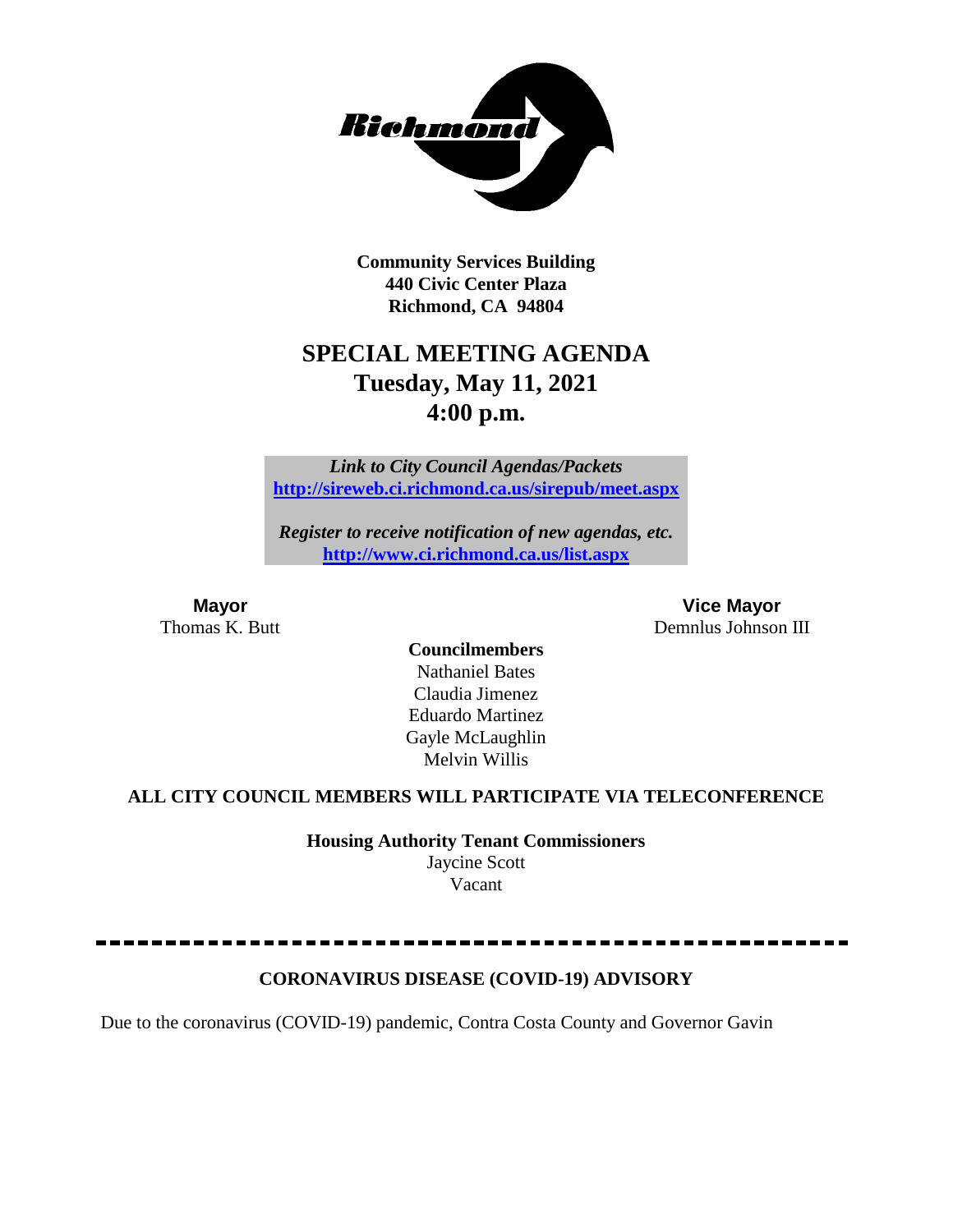Newsom have issued multiple orders requiring sheltering in place, social distancing, and reduction of person-to-person contact. Accordingly, Governor Gavin Newsom has issued executive orders that allow cities to hold public meetings via teleconferencing. Both **<https://www.coronavirus.cchealth.org/>** and **[http://www.ci.richmond.ca.us/3914/Richmond-](http://www.ci.richmond.ca.us/3914/Richmond-Coronavirus-Info)[Coronavirus-Info](http://www.ci.richmond.ca.us/3914/Richmond-Coronavirus-Info)** provide updated coronavirus information.

DUE TO THE SHELTER IN PLACE ORDERS, attendance at the City of Richmond City Council meeting will be limited to Council members, essential City of Richmond staff, and members of the news media. Public comment will be confined to items appearing on the agenda and will be limited to the methods provided below. Consistent with Executive Order N-29-20, this meeting will utilize teleconferencing only. The following provides information on how the public can participate in this meeting.

# **How to watch the meeting from home:**

- 1. KCRT Comcast Channel 28 or AT&T Uverse Channel 99
- 2. Livestream online at<http://www.ci.richmond.ca.us/3178/KCRT-Live>

#### **Public comment may be submitted by mail, email and/or Zoom video conference in the manner that follows; provided that no member of the public may submit more than one verbal comment per agenda item.**

- **1.** Via mail received by 1:00 p.m. the day of the meeting, sent to 450 Civic Center Plaza, 3rd Floor, Office of the Clerk, Richmond, CA 94804.
- **2.** Via email to [cityclerkdept@ci.richmond.ca.us](mailto:cityclerkdept@ci.richmond.ca.us) by 1:00 p.m. the day of the meeting.

Emails *MUST* contain in the subject line 1) public comments – agenda item #\_\_ [include the agenda item number]. All such email will be posted on-line and emailed to the City Council before the meeting is called to order. **No individual email will be read into the record. Due to the high volume of emails received, emails that do not contain the correct identifying information in the subject line may be overlooked and may not become part of the record. Email received after 1:00 p.m. will be posted on-line following the meeting as part of the supplemental materials attached to the meeting minutes.**

**3.** Via Zoom by video conference or by phone using the following link/call-in numbers – for Open Session and City Council:

### **Please click the link below to join the webinar: <https://zoom.us/j/99312205643?pwd=MDdqNnRmS2k4ZkRTOWhlUldQOUF1Zz09> Passcode: ccmeeting**

**Or iPhone one-tap: US: +16699006833,,99312205643# or +13462487799,,99312205643# Or Telephone: Dial (for higher quality, dial a number based on your current location): US: +1 669 900 6833 or +1 346 248 7799 or +1 253 215 8782 or +1 312 626 6799 or +1 929 205 6099 or +1 301 715 8592**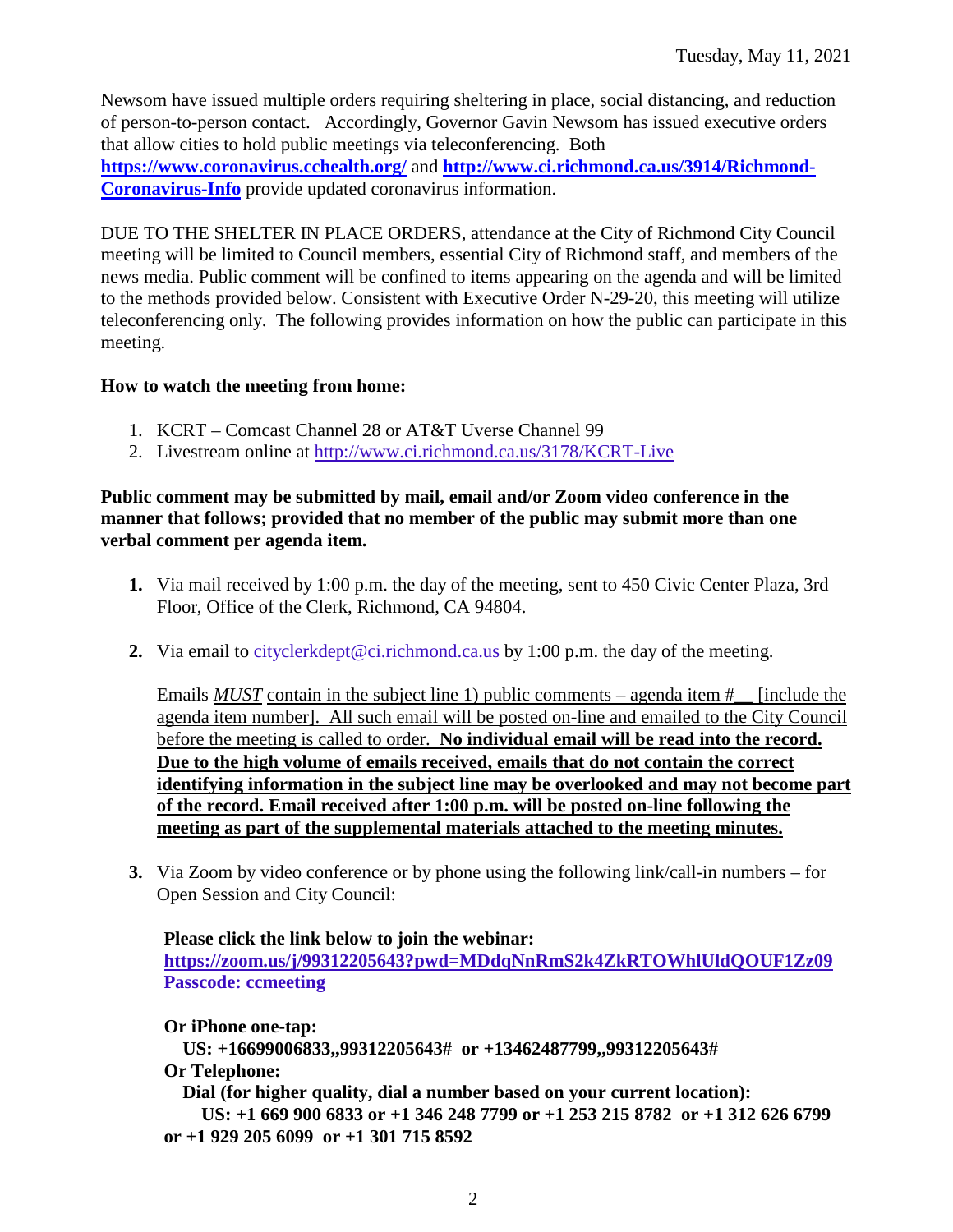#### **Webinar ID: 993 1220 5643**

International numbers available: <https://zoom.us/u/aehrwCgISx>

a. To comment by video conference, click on the Participants button at the bottom of your screen and select the "Raise Your Hand" button to request to speak when Public Comment is being asked for. Speakers will be called upon in the order they select the "Raise Your Hand" feature. When called upon, press the unmute button. After the allotted time, you will then be re-muted. \*\*

b. To comment by phone, you will be prompted to "Raise Your Hand" by pressing "**\*9**" to request to speak when Public Comment is asked for. When called upon, you will be asked to unmuted by pressing \*6. After the allotted time, you will then be re-muted. Instructions of how to raise your hand by phone are available at: [https://support.zoom.us/hc/en-us/articles/201362663 -Joining-a-meeting-by-phone.](https://support.zoom.us/hc/en-us/articles/201362663) \*\*

\*\***The mayor will announce the agenda item number and open public comment when appropriate. Individuals who would like to address the Council should raise their hand. The mayor will close public comment when public comment is concluded**.

#### *The City cannot guarantee that its network and/or the site will be uninterrupted. To ensure that the City Council receives your comments, you are strongly encouraged to submit your comments in writing in advance of the meeting.*

#### **Record of all public comments:**

All public comments will be considered a public record, put into the official meeting record. All public comments will be available after the meeting as supplemental materials and will be posted as an attachment to the meeting minutes when the minutes are posted: [http://www.ci.richmond.ca.us/Archive.aspx?AMID=31.](http://www.ci.richmond.ca.us/Archive.aspx?AMID=31)

#### **Accessibility for Individuals with Disabilities**

Upon request, the City will provide for written agenda materials in appropriate alternative formats, or disability-related modification or accommodation, including auxiliary aids or services and sign language interpreters, to enable individuals with disabilities to participate in and provide comments at/related to public meetings. Please submit a request, including your name, phone number and/or email address, and a description of the modification, accommodation, auxiliary aid, service or alternative format requested at least two days before the meeting. Requests should be emailed to [cityclerkdept@ci.richmond.ca.us](mailto:cityclerkdept@ci.richmond.ca.us) or submitted by phone at 510-620-6513, ext. 9, or 510-620-6509. Requests made by mail to City Clerk's Office, City Council meeting, 450 Civic Center Plaza, Richmond, CA 94804 must be received at least two days before the meeting. Requests will be granted whenever possible and resolved in favor of accessibility.

#### **Effect of Advisory on In-person public participation**

During the pendency of the Executive Order N-29-20, the language in this Advisory portion of the agenda supersedes any language below in the meeting procedures contemplating in-person public comment.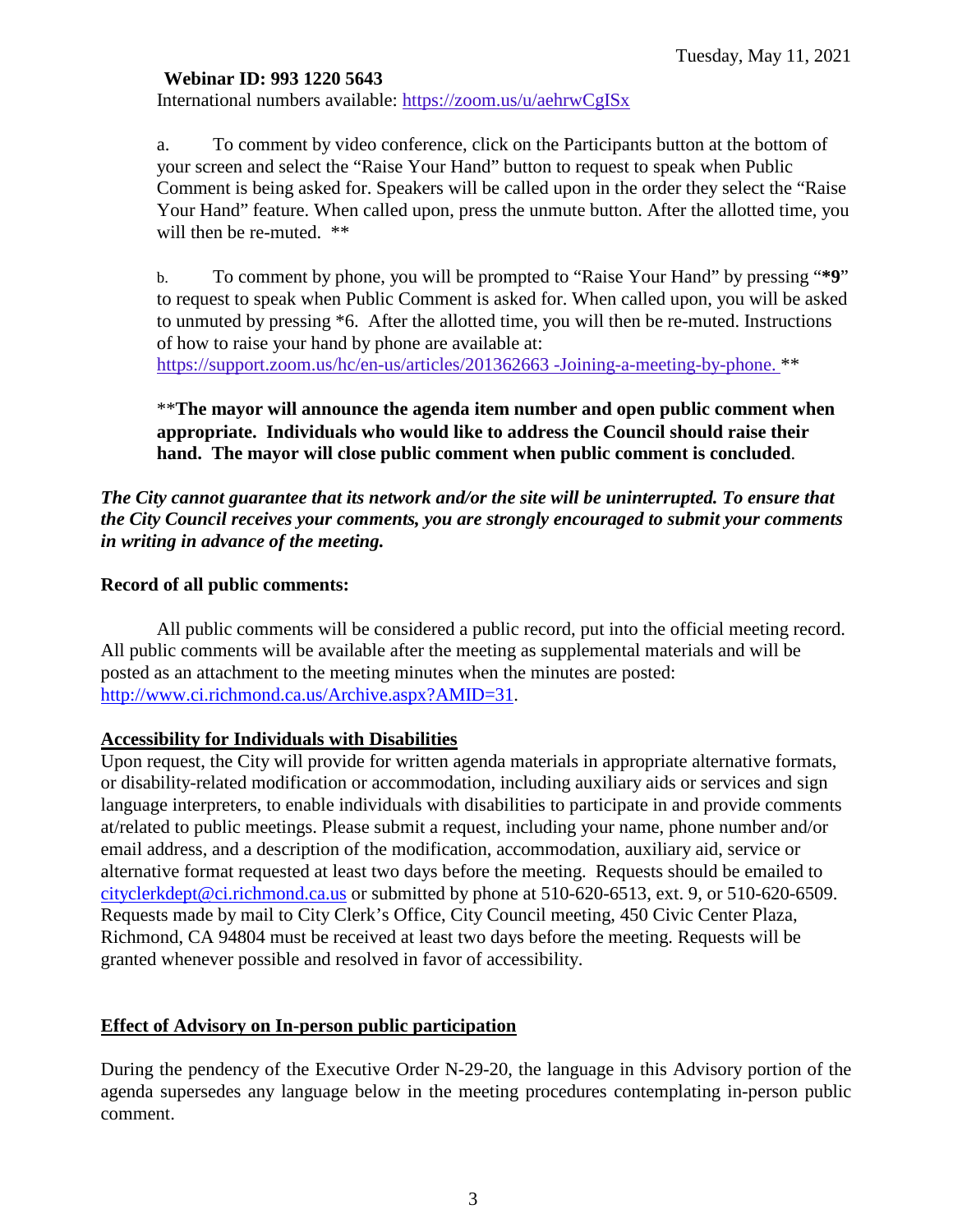# **MEETING PROCEDURES**

The City of Richmond encourages community participation at its City Council meetings and has established procedures that are intended to accommodate public input in a timely and time-sensitive way. As a courtesy to all members of the public who wish to participate in City Council meetings, please observe the following procedures:

**PUBLIC COMMENT ON AGENDA ITEMS:** Anyone who desires to address the City Council on items appearing on the agenda must complete and file a pink speaker's card with the City Clerk **prior** to the City Council's consideration of the item. Once the City Clerk has announced the item, no person shall be permitted to speak on the item other than those persons who have submitted their names to the City Clerk. Your name will be called when the item is announced for discussion. **Each speaker will be allowed up to TWO (2) MINUTES to address the City Council on NON-PUBLIC HEARING items listed on the agenda. Speakers are allowed up to THREE (3) minutes on PUBLIC HEARING items.**

**CONDUCT AT MEETINGS:** Richmond City Council meetings are limited public forums during which the City strives to provide an open, safe atmosphere and promote robust public debate. Members of the public, however, must comply with state law, as well as the City's laws and procedures and may not actually disrupt the orderly conduct of these meetings. The public, for example, may not shout or use amplifying devices, must submit comment cards and speak during their allotted time, may not create a physical disturbance, may not speak on matters unrelated to issues within the jurisdiction of the City Council or the agenda item at hand, and may not cause immediate threats to public safety.

**CITY HARASSMENT POLICY:** The City invites public comment and critique about its operations, including comment about the performance of its public officials and employees, at the public meetings of the City Council and boards and commissions. However, discriminatory or harassing comments about or in the presence of City employees, even comments by third parties, may create a hostile work environment, if severe or pervasive. The City prohibits harassment against an applicant, employee, or contractor on the basis of race, religious creed, color, national origin, ancestry, physical disability, medical condition, mental disability, marital status, sex (including pregnancy, childbirth, and related medical conditions), sexual orientation, gender identity, age or veteran status, or any other characteristic protected by federal, state or local law. In order to acknowledge the public's right to comment on City operations at public meetings, which could include comments that violate the City's harassment policy if such comments do not cause an actual disruption under the Council Rules and Procedures, while taking reasonable steps to protect City employees from discrimination and harassment, City Boards and Commissions shall adhere to the following procedures. If any person makes a harassing remark at a public meeting that violates the above City policy prohibiting harassment, the presiding officer of the meeting may, at the conclusion of the speaker's remarks and allotted time: (a) remind the public that the City's Policy Regarding Harassment of its Employees is contained in the written posted agenda; and (b) state that comments in violation of City policy are not condoned by the City and will play no role in City decisions. If any person makes a harassing remark at a public meeting that violates the above City policy, any City employee in the room who is offended by remarks violating the City's policy is excused from attendance at the meeting. No City employee is compelled to remain in attendance where it appears likely that speakers will make further harassing comments. If an employee leaves a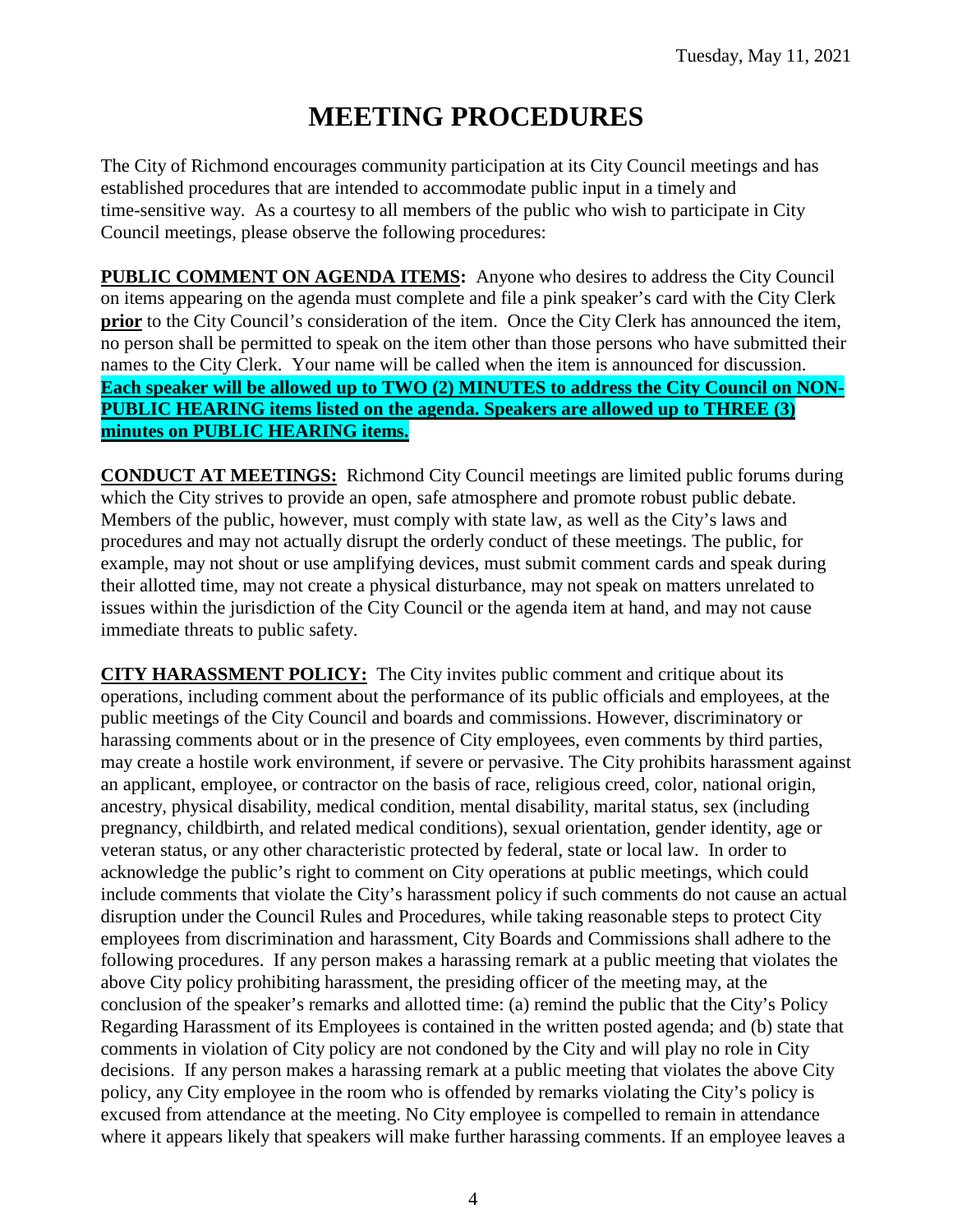#### Tuesday, May 11, 2021

City meeting for this reason, the presiding officer may send a designee to notify any offended employee who has left the meeting when those comments are likely concluded so that the employee may return to the meeting. The presiding officer may remind an employee or any council or board or commission member that he or she may leave the meeting if a remark violating the City's harassment policy is made. These procedures supplement the Council Rules and Procedures relating to disruption of orderly conduct at Council meetings.

Any law enforcement officer on duty or whose service is commanded by the presiding officer shall be Sergeant-at-Arms of the Council meetings. He/she, or they, shall carry out all orders and instructions given by the presiding officer for the purpose of maintaining order and decorum at the Council meetings (City Council Rules of Procedure and Order Section III F, RMC Section 2.12.030).

**\*\*\*\*\*\*\*\*\*\*\*\*\*\*\*\*\*\*\*\*\*\*\*\*\*\*\*\*\*\*\*\*\*\*\*\*\*\*\*\*\*\*\*\*\*\*\*\*\*\*\*\*\*\*\*\*\*\***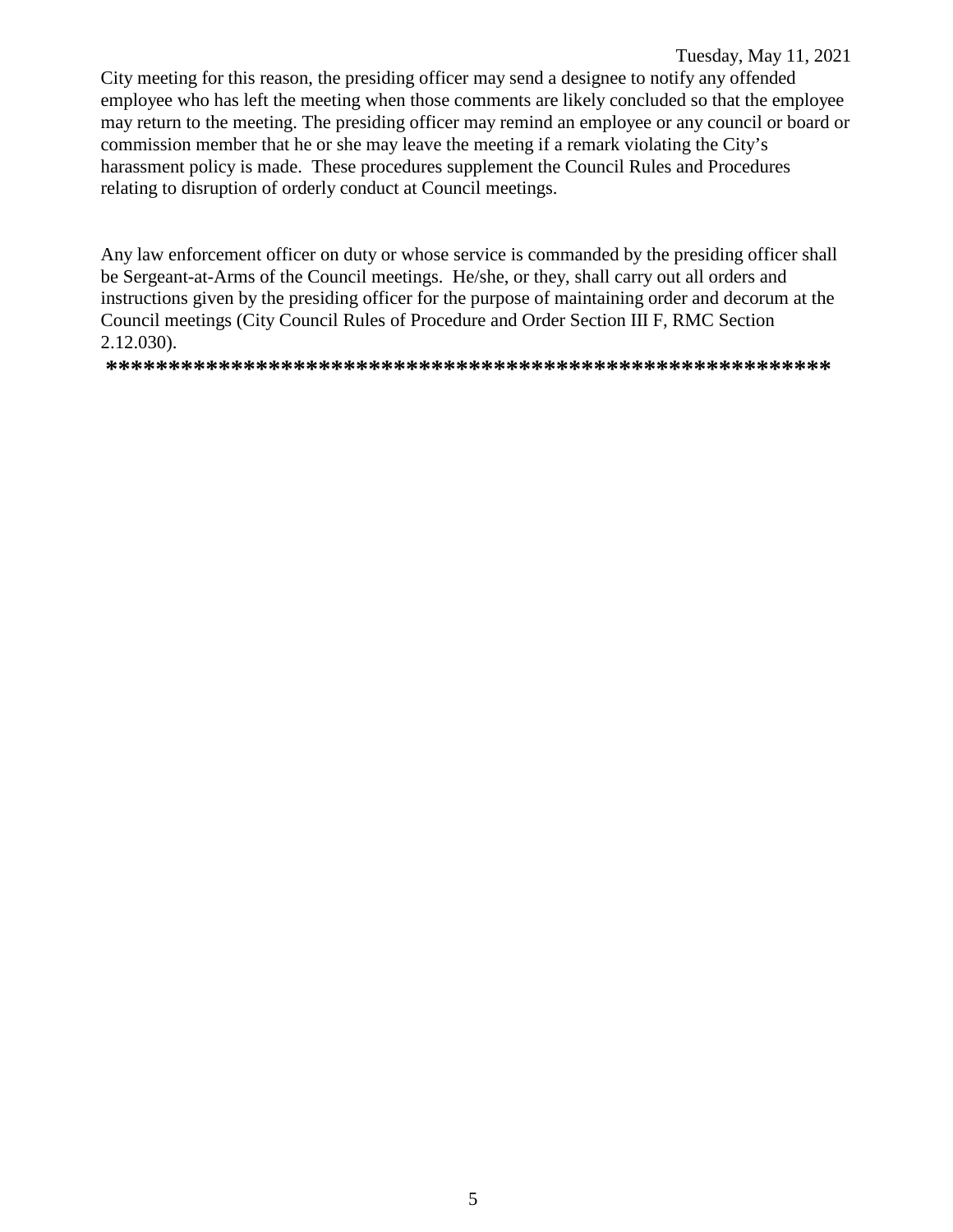# **SPECIAL OPEN SESSION TO HEAR PUBLIC COMMENT BEFORE CLOSED SESSION**

4:00 p.m.

### **A. ROLL CALL**

# **SPECIAL CLOSED SESSION**

#### **CITY COUNCIL**

CONFERENCE WITH LEGAL COUNSEL - EXISTING LITIGATION (paragraph (1) of Subdivision [d] of Government Code Section 54956.9):

Richmond Shoreline Alliance, SPRAWLDEF, Citizens for East Shore Parks, Sunflower Alliance, and GreenAction for Health and Environmental Justice v. City of Richmond

SPRAWLDEF et al. v. City of Richmond North Coast Rivers Alliance et al./ Point Molate Alliance et al. v. City of Richmond

CONFERENCE WITH LEGAL COUNSEL - ANTICIPATED LITIGATION (Significant exposure to litigation pursuant to paragraph (2) or (3) of Subdivision (d) [as applicable] of Government Code Section 54956.9):

Three cases. In light of the California Court of Appeal's decision in Fowler v. City of Lafayette, the City Attorney's Office is attaching to this agenda two letters regarding the amended judgment and various agreements related to Point Molate. These letters provide the existing facts and circumstances for going into closed session on these items pursuant to California Government Code Section 54956.9(d)(2).

#### **B. PUBLIC COMMENT BEFORE CLOSED SESSION – LIMITED TO ITEMS ON THE SPECIAL CLOSED SESSION AGENDA ONLY**

#### **C. ADJOURN TO CLOSED SESSION**